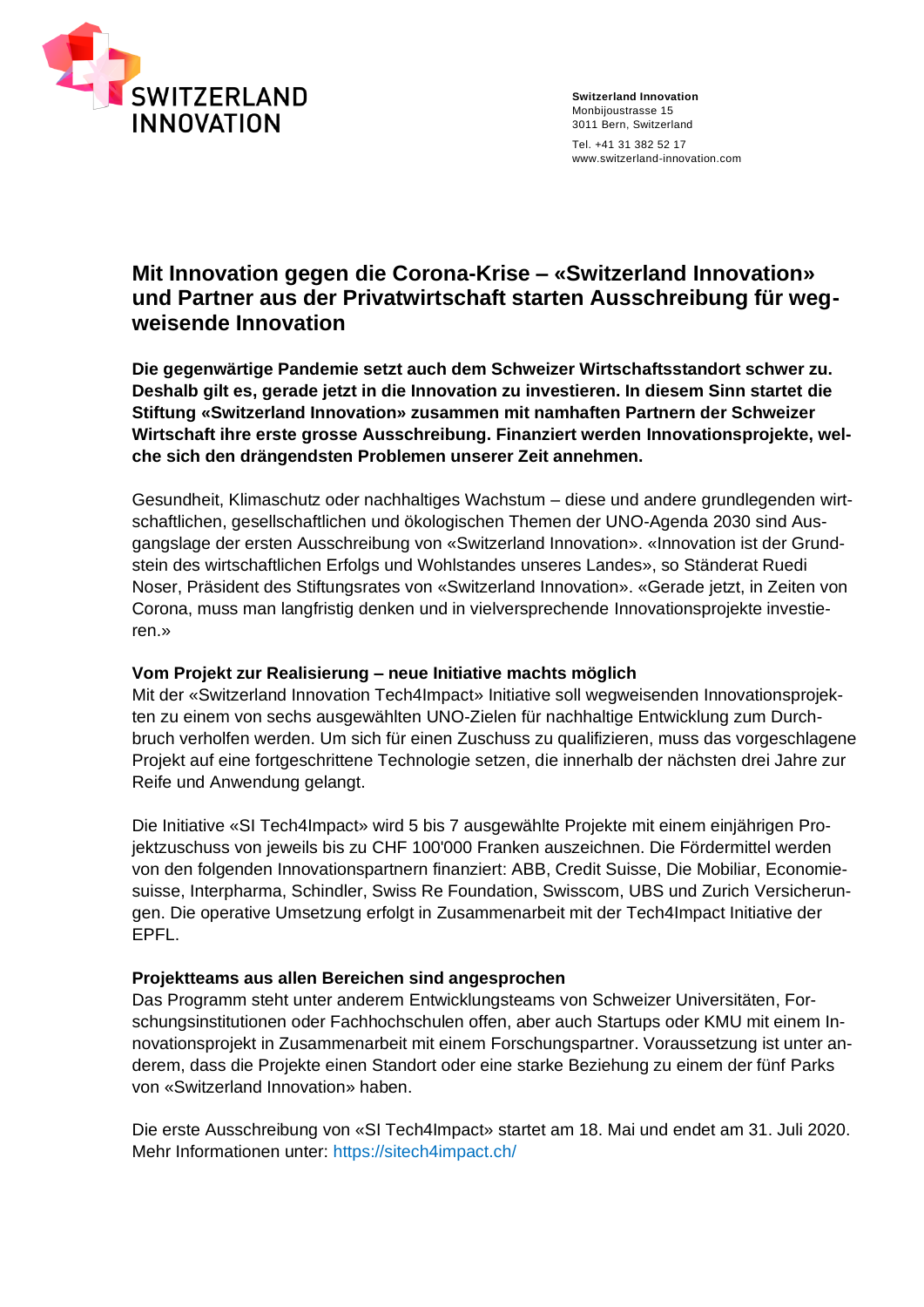

#### **Zu Switzerland Innovation**

Switzerland Innovation ist ein Netzwerk von fünf Innovationsparks in der ganzen Schweiz, das auf einer gemeinsamen Initiative von öffentlichen Institutionen, Wissenschaft und Privatwirtschaft und einem gesetzlichen Auftrag des Bundesrats basiert. Switzerland Innovation bildet ein Ökosystem, das es Hochschulen und innovativen Unternehmen ermöglicht, zusammenzuarbeiten und ihr Wissen und ihre Forschungsergebnisse für die Entwicklung neuer marktfähiger Produkte und Dienstleistungen zu nutzen. [www.switzerland-innovation.com](https://swissinnovationpark.sharepoint.com/6%20GREMIEN/69%20SITECH4IMPACT/COMMS/www.switzerland-innovation.com)

Medienanfragen: Raphaël Tschanz, [raphael.tschanz@switzerland-innovation.com,](mailto:raphael.tschanz@switzerland-innovation.com) 076 507 09 95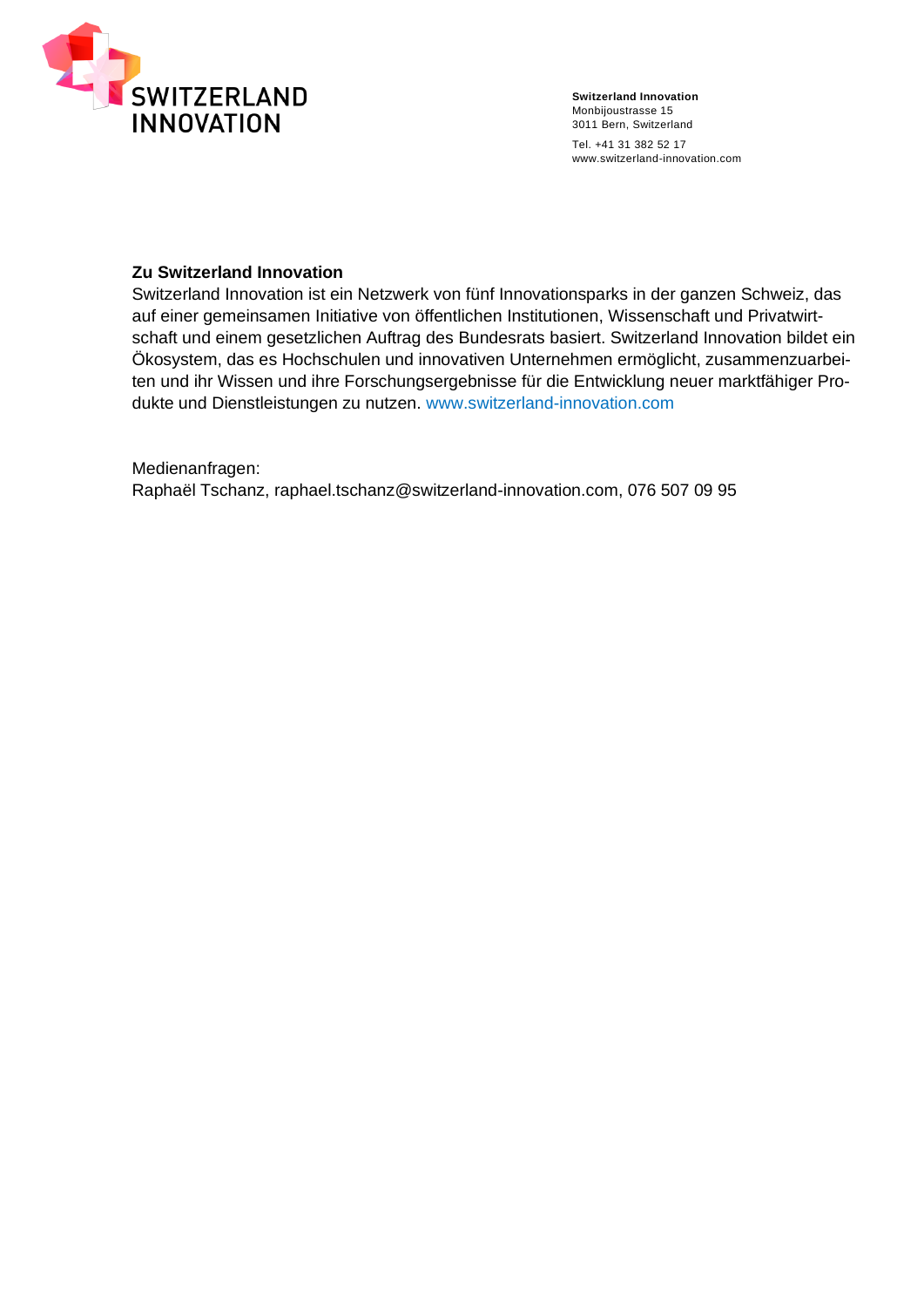

# **Innovation to Combat the Corona Crisis – "Switzerland Innovation" and Partners From the Private Sector Launch Call for Proposals for Groundbreaking Innovation**

**The current pandemic is also having a severe impact on Switzerland as a business location. That is why it is particularly important to invest in innovation now. With this in mind, "Switzerland Innovation" Foundation is launching its first major call for proposals together with renowned partners from the Swiss economy. Funding will be provided for innovation projects that address the most pressing problems of our time.**

Health, climate protection or sustainable growth – these and other fundamental economic, environmental, and societal topics of the UN Agenda 2030 are the starting point for the first call for proposals of "Switzerland Innovation". "Innovation is the cornerstone of our country's economic success and prosperity," says Ruedi Noser, President of the Foundation Board of "Switzerland Innovation". "Especially now, in times of Corona, one must think long-term and invest in promising innovation projects".

#### **From project to realization – new initiative makes it possible**

The "Switzerland Innovation Tech4Impact" Initiative aims to help pioneering innovation projects achieve a breakthrough by addressing one of the six highlighted UN Sustainable Development Goals. In order to qualify for a grant, the proposed project must be based on an advanced technology that will reach maturity and application within the next three years.

The "SI Tech4Impact" initiative will award 5 to 7 selected projects with a one-year project grant of up to CHF 100,000 each. The grants are financed by the following innovation partners: ABB, Credit Suisse, Die Mobiliar, Economiesuisse, Interpharma, Schindler, Swiss Re Foundation, Swisscom, UBS and Zurich Insurance. The operational implementation is carried out in cooperation with the Tech4Impact Initiative of the EPFL.

#### **Project teams from all areas are addressed**

The program is open to project teams from Swiss universities, research institutions or universities of applied sciences, but also to start-ups or SMEs with an innovation project in collaboration with a research partner. One of the conditions is that the projects must have a location or a strong relationship with one of the five parks of "Switzerland Innovation".

The first call for proposals of "SI Tech4Impact" starts on 18 May and ends on 31 July 2020. More information is available at:<https://sitech4impact.ch/>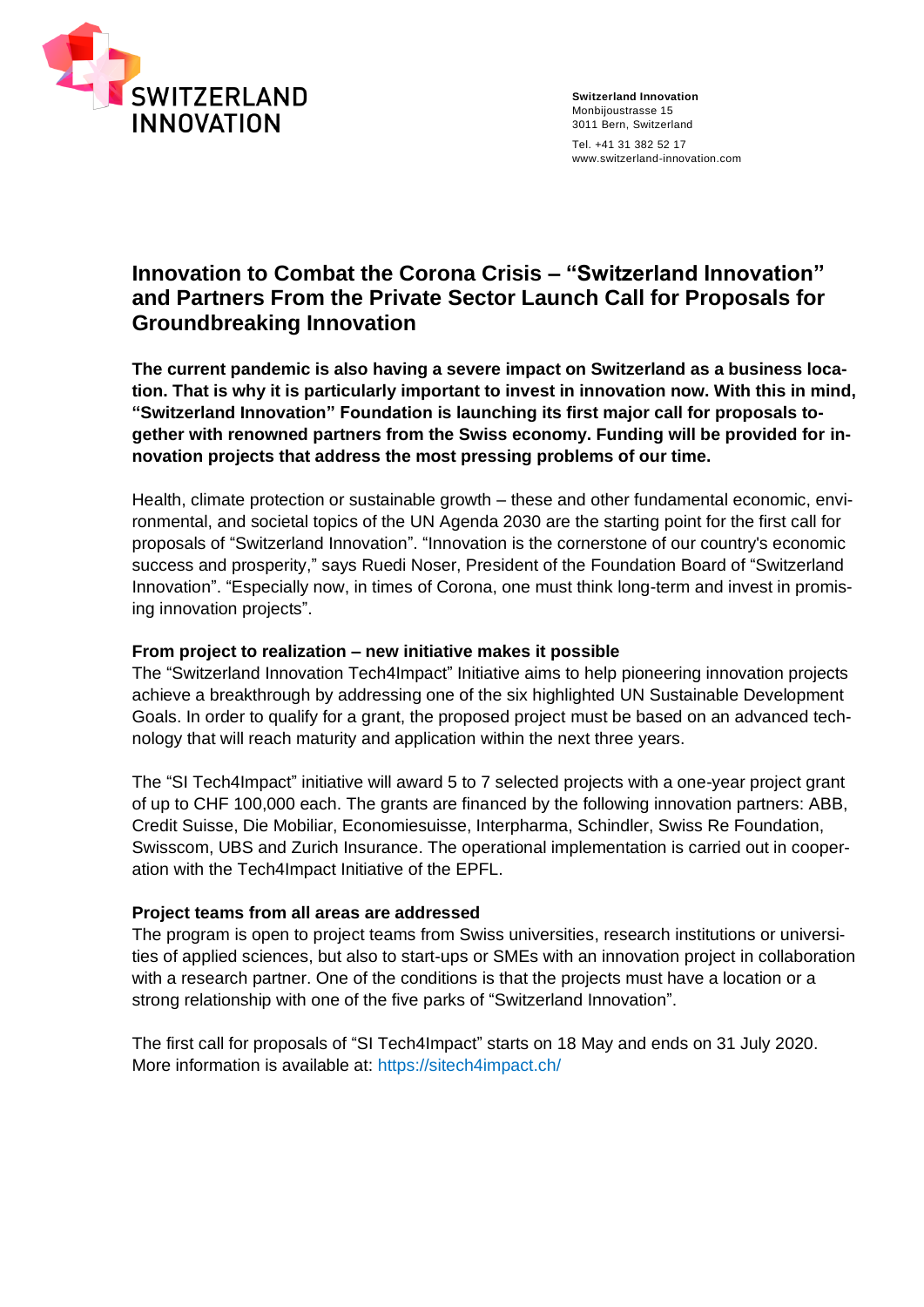

#### **About Switzerland Innovation**

Switzerland Innovation is a network of five innovation parks across Switzerland based on a joint initiative of public institutions, academia, and the private sector with a statutory mandate from the Swiss government. Switzerland Innovation forms an ecosystem that allows universities and innovative companies to collaborate and use their knowledge and research results for the development of new marketable products and services. <www.switzerland-innovation.com>

Media requests:

Raphaël Tschanz, raphael.tschanz@switzerland-innovation.com, 076 507 09 95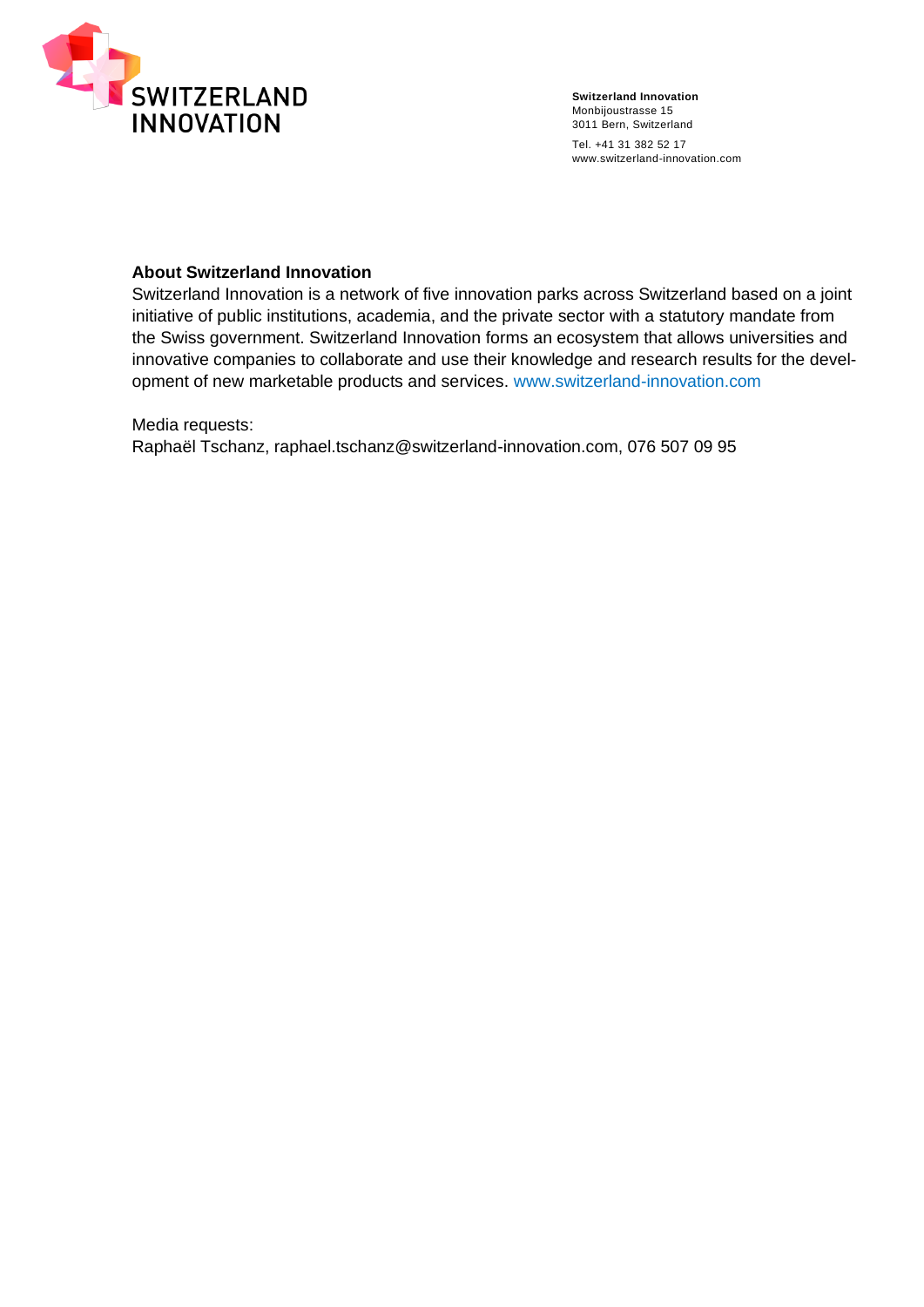

## **L'innovation au service de la lutte contre la crise du coronavirus – «Switzerland Innovation» et des partenaires du secteur privé lancent une mise au concours pour une innovation de pointe**

**La pandémie actuelle a également de graves répercussions sur la Suisse en tant que place économique. C'est pourquoi il est particulièrement important d'investir dans l'innovation dès maintenant. Dans cette optique, la Fondation «Switzerland Innovation» lance sa première mise au concours avec des partenaires renommés de l'économie suisse. Un financement sera accordé aux projets d'innovation qui s'attaquent aux problèmes les plus urgents de notre époque.**

Santé, protection du climat ou croissance durable – ces thèmes et d'autres thèmes économiques, sociaux et écologiques fondamentaux de l'Agenda 2030 des Nations Unies sont le point de départ de la première mise au concours de «Switzerland Innovation». «L'innovation est la pierre angulaire du succès économique et de la prospérité de notre pays», déclare Ruedi Noser, président du Conseil de fondation de «Switzerland Innovation». «Surtout maintenant, à l'époque du coronavirus, il faut penser à long terme et investir dans des projets d'innovation prometteurs».

#### **Du projet à la réalisation – grâce à une nouvelle initiative**

L'initiative «Switzerland Innovation Tech4Impact» vise à aider les projets d'innovation pionniers à réaliser une percée en s'attaquant à l'un des six objectifs de développement durable de l'ONU sélectionnés. Pour pouvoir bénéficier d'une subvention, le projet proposé doit reposer sur une technologie avancée qui atteindra sa maturité et son application dans les trois prochaines années.

L'initiative «SI Tech4Impact» accordera à 5 à 7 projets sélectionnés une subvention d'un an pouvant atteindre 100 000 CHF chacun. Les subventions sont financées par les partenaires de l'innovation, soit ABB, Credit Suisse, Die Mobiliar, Economiesuisse, Interpharma, Schindler, Swiss Re Foundation, Swisscom, UBS et Zurich Insurance. La mise en œuvre opérationnelle est réalisée en coopération avec l'initiative Tech4Impact de l'EPFL.

### **Les groupes de projet de tous les domaines sont abordés**

Le programme est ouvert aux groupes de projet des universités, des institutions de recherche ou des hautes écoles spécialisées suisses, mais aussi aux start-ups ou aux PME ayant un projet d'innovation en collaboration avec un partenaire de recherche. L'une des conditions est que les projets doivent avoir un emplacement ou une relation solide avec l'un des cinq parcs de «Switzerland Innovation».

La première mise au concours de «SI Tech4Impact» commence le 18 mai et se termine le 31 juillet 2020. Pour plus d'informations, voir :<https://sitech4impact.ch/>